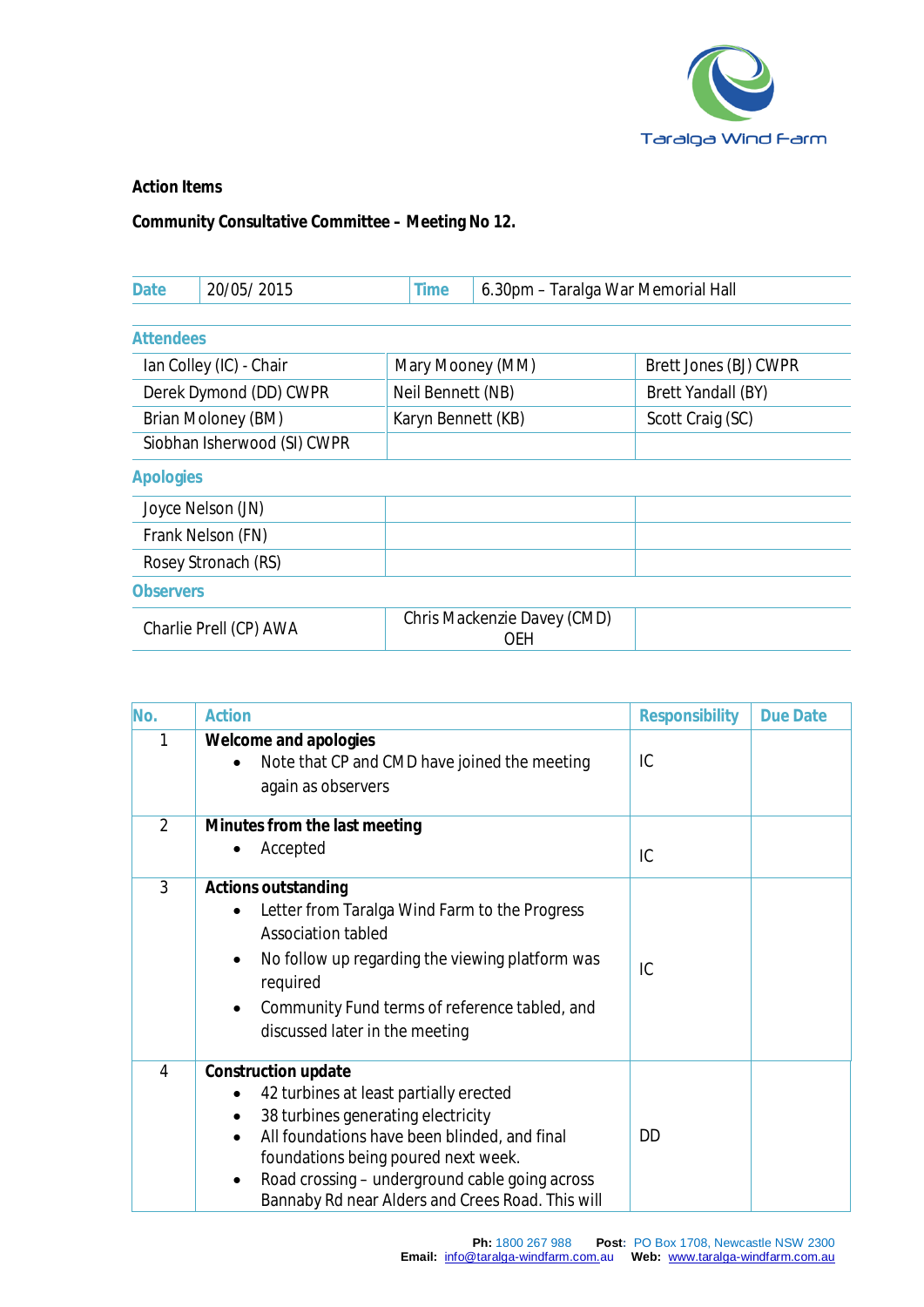|   | result in a road closure for about half an hour on<br>Thursday 28th May<br>BY - asked why some turbines are different<br>$\bullet$<br>capacities. BJ responded that different capacities are<br>used to respond to the varied wind profile across the<br>project. Where there is a higher wind resource, we<br>use larger turbines to capture more energy. Blade<br>length is also determined to match wind speed.                                                                                                                                                                                                                                                                                                                                                                                                                                                                                 |                                                                                               |  |
|---|----------------------------------------------------------------------------------------------------------------------------------------------------------------------------------------------------------------------------------------------------------------------------------------------------------------------------------------------------------------------------------------------------------------------------------------------------------------------------------------------------------------------------------------------------------------------------------------------------------------------------------------------------------------------------------------------------------------------------------------------------------------------------------------------------------------------------------------------------------------------------------------------------|-----------------------------------------------------------------------------------------------|--|
| 5 | <b>General business</b>                                                                                                                                                                                                                                                                                                                                                                                                                                                                                                                                                                                                                                                                                                                                                                                                                                                                            |                                                                                               |  |
|   | <b>TV</b> reception issues report<br>We had technicians on-site last Friday making sure<br>they could receive the signal form Wollongong and<br>to make sure the signal will transmit well.<br>Initial results were positive, but we have not yet<br>$\bullet$<br>received the report, so we can't commit to a<br>timeline of installation.<br>Key thing to test is that the southern turbines don't<br>$\bullet$<br>interfere with the transmission from Wollongong<br>VAST systems continue to be rolled out - Now over<br>$\bullet$<br>200 have been installed, more to come, but only<br>very low numbers of requests now. This option will<br>continue to be offered until the re-transmitter is in<br>place.<br>Will the potential mobile phone transmitter and TV<br>re-transmitter interfere with each other? Las t time<br>we checked, the answer was no.<br><b>Wind Monitoring Masts</b> | SI to confirm<br>the two<br>instruments will<br>not create<br>interference for<br>each other. |  |
|   | Will these be used once construction is finished?<br>BJ – yes, three will come down, but up to 5 will<br>remain for constant verification of wind speeds.<br>There is very little likelihood of these masts causing<br>$\bullet$<br>interference, all data comes back down the tower on<br>fibre optics. Monitoring masts are common all over<br>the country, and there are no indications that they<br>cause interference.                                                                                                                                                                                                                                                                                                                                                                                                                                                                        | SI to confirm<br>with Will Stone                                                              |  |
|   | <b>Contact with Rural Fire Service</b><br>Not yet undertaken. Now that DD is on board, this<br>will be actioned.<br><b>Wind Farm ownership</b><br>Santander still own 90% of the wind farm 90% and<br>CBD Energy still own 10%.                                                                                                                                                                                                                                                                                                                                                                                                                                                                                                                                                                                                                                                                    | DD to report<br>back on contact<br>with the RFS<br>once wind farm<br>is operational           |  |
|   |                                                                                                                                                                                                                                                                                                                                                                                                                                                                                                                                                                                                                                                                                                                                                                                                                                                                                                    |                                                                                               |  |